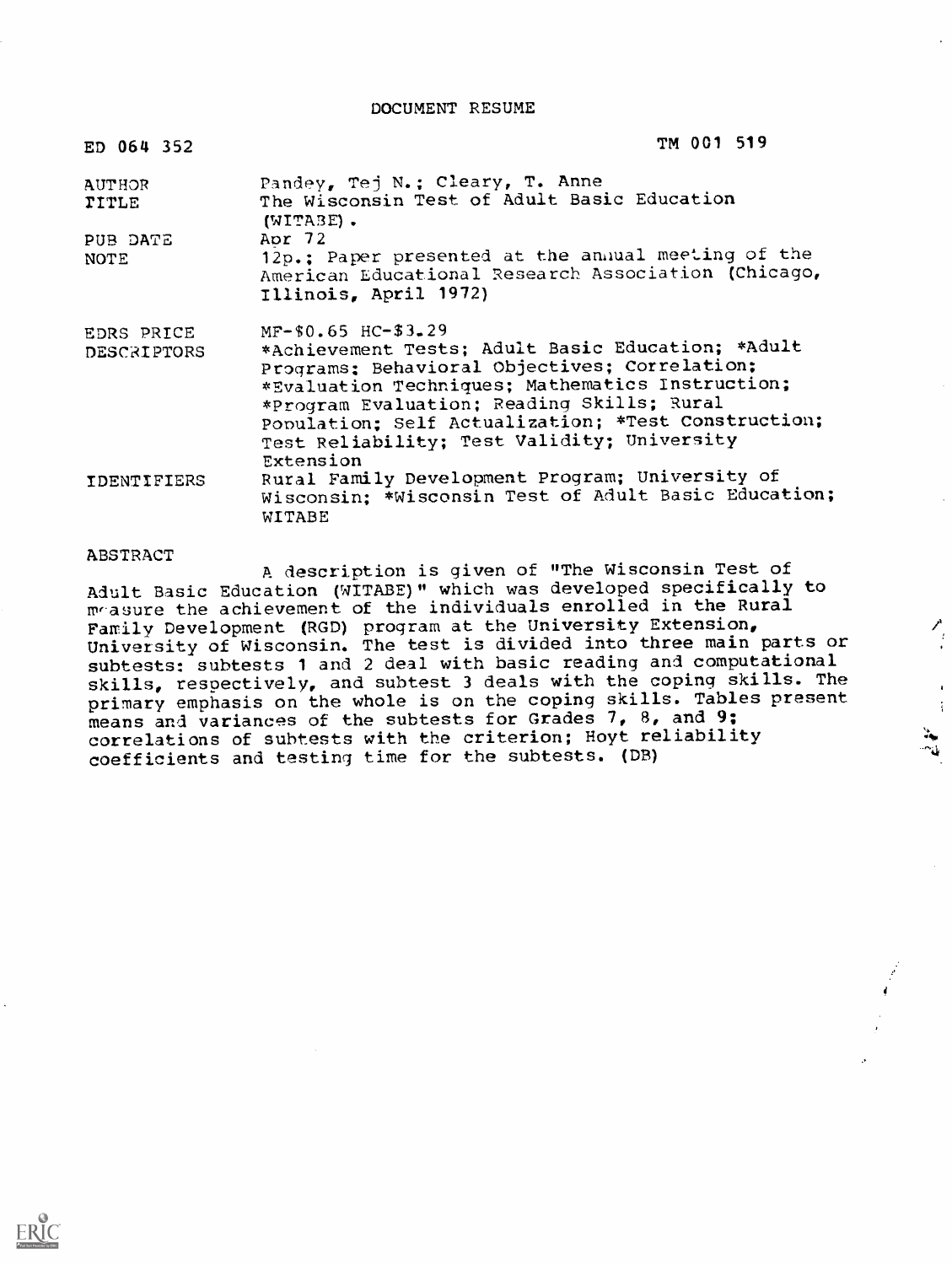U.S. DEPARTMENT OF HEALTH.<br>EDUCATION & WELFARE EDUCATION & WELFARE OFFICE OF EDUCATION THIS DOCUMENT HAS BEEN REPRO-DUCED EXACTLY AS RECEIVED FROM THE PERSON OR ORGANIZATION ORIG-INATING IT. POINTS OF VIEW OR OPIN-IONS STATED 00 NOT NECESSARILY REPRESENT OFFICIAL OFFICE OF EDU-CATION POSITION OR POLICY

### THE WISCONSIN TEST OF ADULT BASIC EDUCATION

### $(WI T A B E)$

Tej N. Pandey

### University of Wisconsin

and

## T. Anne Cleary

College Entrance Examination Board

ERIC

ED 064352

Paper Presented at the Annual Heeting of the American Educational Research Association Chicago, Illinois April 3-7, 1972

 $\blacktriangle$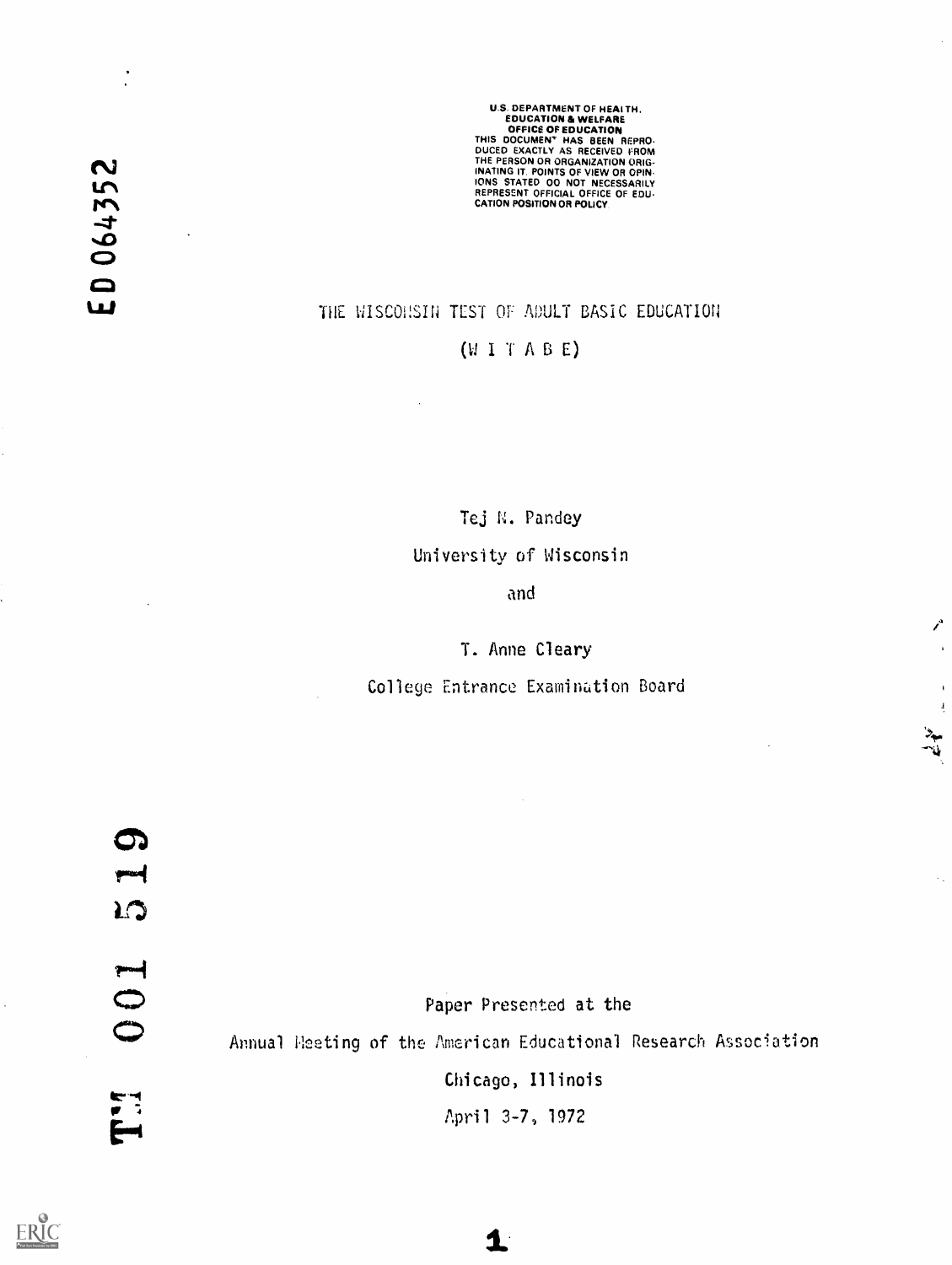#### THE WISCONSIN THST OF ADDLT BASIC EDUCATION

Tej N. Pandey University of Wisconsin and

T. Anne Cleary College Entrance Examination Board

In recent years many Adult Basic Education (ABE) programs are underway which are made feasible through the provisions of Section 309 of the Adult liducation Act of 1966. In the main, they include curriculum development, research and evaluation, training and dissemination. A new dimension added in the ABE program development is the use of educational technology (Sherron and Peters, 1971). However, Greenleigh Associates (1966) have expressed a lack of suitable evaluative instruments to fit into a wiC variety of programs.

The purpose of this report is to describe "The Wisconsin Test of Adult Basic Education (WITABE)" which has been developed specifically to measure the achievement of the individuals enrolled in the Rural Family Development (RFD) program at the University Extension, University of Wisconsin. With professional care and caution WITABE can be usefully adapted as a "Quick Test" to measure the achievement of the individuals enrolled in literacy classes, adult basic education classes, and for evaluating programs directed towards remedial education for functionally illiterate adults lacking in fundamental communication, computational, and social skills.

In the past, test users and program evaluators in the field of adult basic education have been particularly critical that the test

2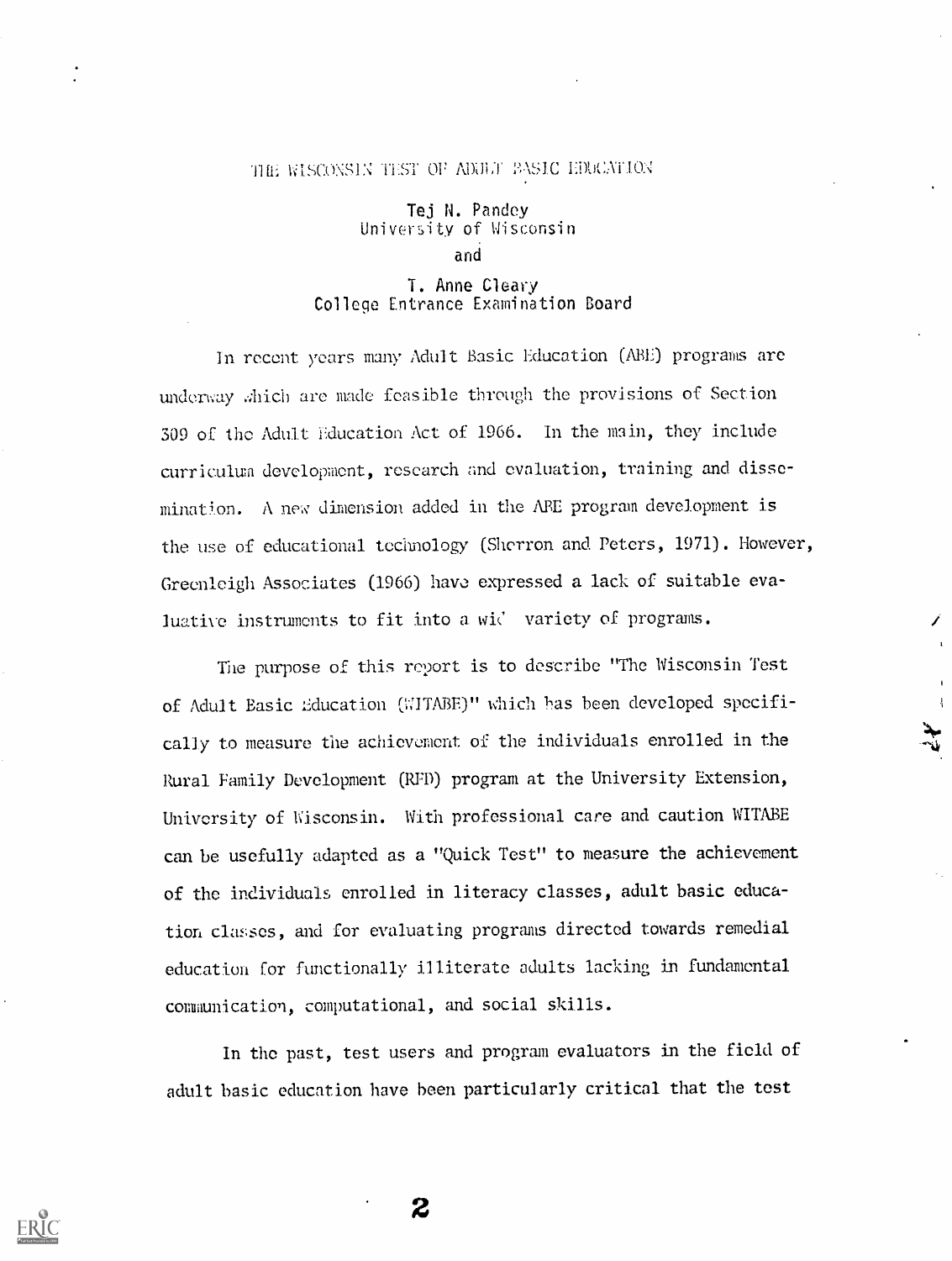content of available tests are not adult oriented. WITABE has been developed with an attempt to meet the challenge of such test critics. Besides making the content adult oriented, the items presented for measuring the costruct under consideration are unconventional, interesting, and self motivating for adults. At no place does WITABE require undue sophistication of perceptual organization or finer motor skills. The problems are concrete rather than abstract on consonance with the cognitive style among the functionally illiterate adults. The instructions are also simple, both from the point of view of illiterate adults and from the point of view of administration by para-professionals.

Since W1TABE has been developed specifically for evaluating RFD program, a brief description of the aims and basic philosophy of the prcgram will be in order. Prospective users of W1TABE are encouraged to review detailed objectives of RFD program (RFD Newsletter, March 1970) before adopting the test for their own needs.

RFD is an unique, imaginative research and development adult basic education project funded by US Office of Education to test certain assumptions in contemporary theories of mass communication (RFD Newsletter, January 1970). The aim of RFD has been to study the effectiveness of three channels of communications, viz, television, content materials (print), and person-to-person (Home visitors), in providing the undereducated rural adult the lifecoping skills necessary to get out of their poverty cycle.

 $-2-$ 

3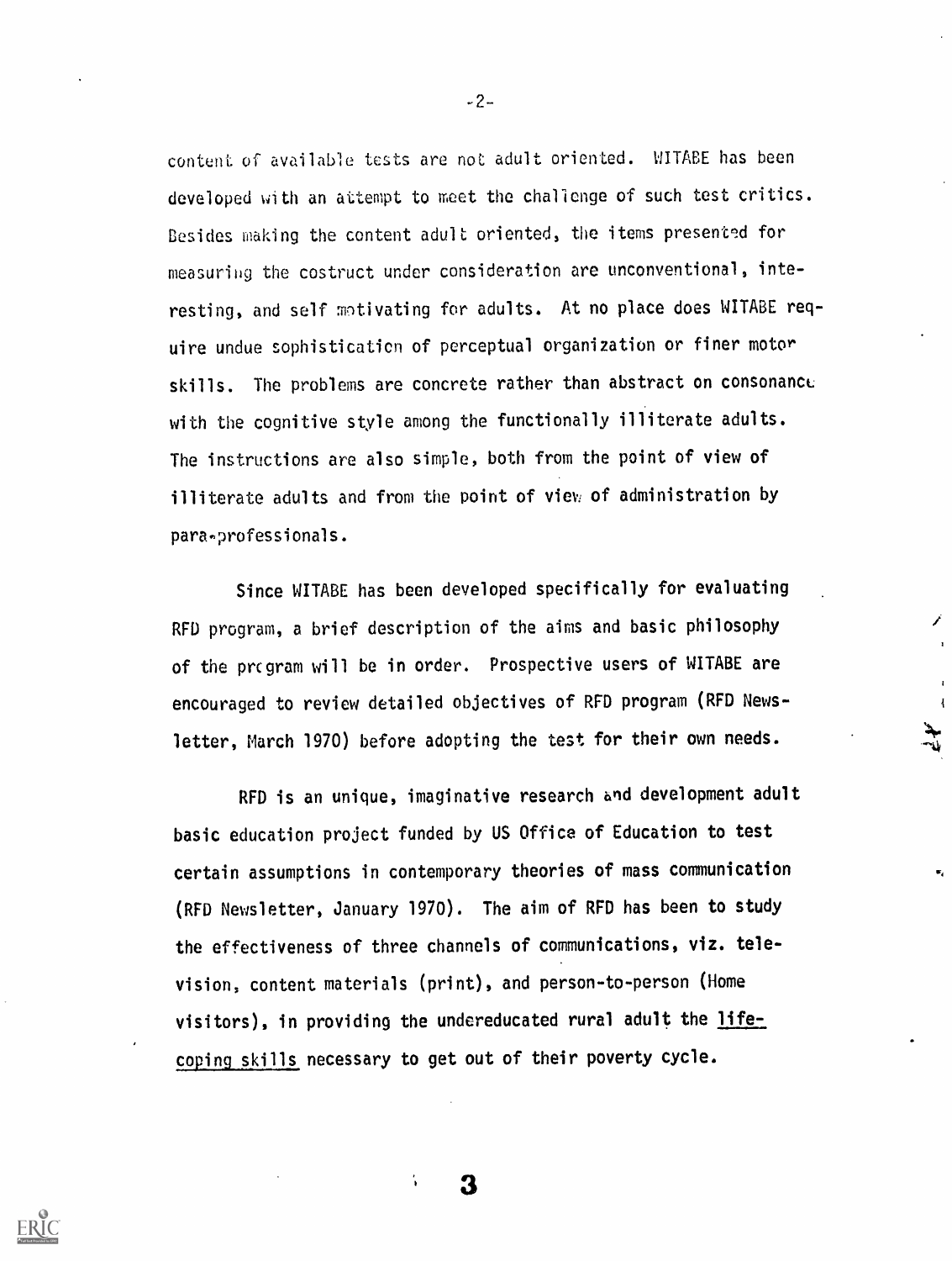Steve Udvari. (1969) who is the curriculum architect of the RFD program gives the following definition of adult basic education:

"Adult Basic Education is an institutional program in the continuing stream of life-education to improve the quality of life of adults who are functioning at a level of performance that does not permit their skillful use of available alternatives and their total involvement in today's complex society."

In essence Udvari has argued that goals for ABE programs should be derived from the need of adult individuals. He identifies four basic needs and based on those needs he prescribes a set of goals, viz.; 1) the goal of self-realization, 2) the goal cf human relationships, 3) the goal of civic resposibility. He has emphasised that as community persons we employ coping skills to participate in civic resposibilities. Ultimately these coping skills arc used as strategies for political and social change.

As part of its delivery system, RFD developed a three-track scope and sequence model.It utilizes the concepts inherent in communication and computation skills of the elementary education as two of its tracks. The third track, called life-coping skills, is an expansion of the two basic skill levels and is specifically defined in terms of terminal behavior objectives for adults.

The Wisconsin Test of Adult Basic Education (WITABE) is divided into three main parts or subtests consistent with the delivery system. Subtests 1 and 2 deal with basic reading and computational skills respectively, and subtest 3 déals with the coping skills. The primary emphasis in the instrument on the whole is on the coping skills. It has been designed to measure a hypothesised construct "adult-achieve-

4

-3.-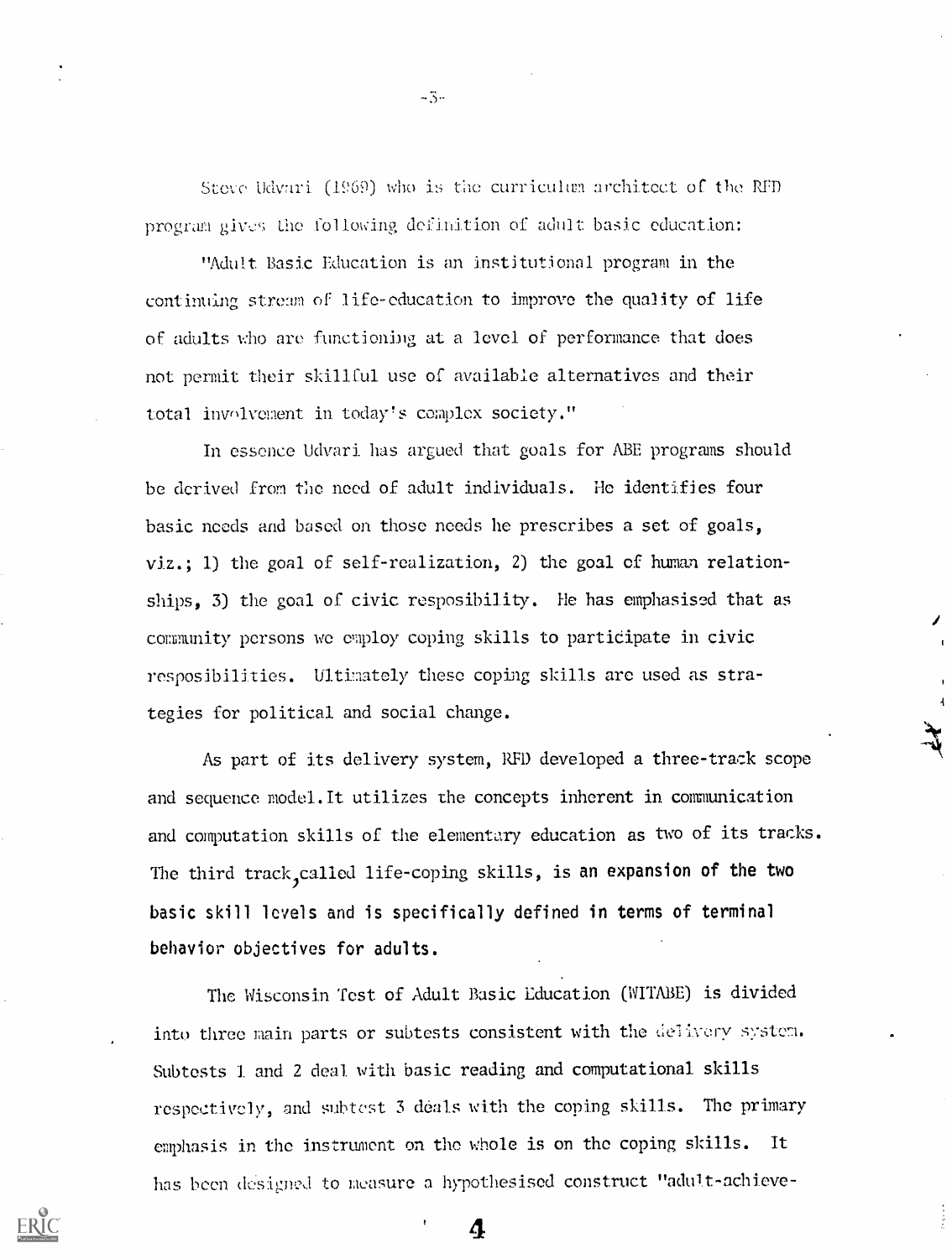laent" which is reflected by an individuals capability of applying basic reading and computational skills, and beyond this requires of him to draw upon bis life experiences. It is believed that this trait comes about by having the essence of information needed by our society and having the capacity of using it in appropriate situations. The description of each of the subtests in WITABE is as follows:

Communications Subtest - It has 20 items in multiple choice format. Of the 20 items, 9 are vocabulary items ranging in difficulty span from the first grade to the eight grade level. Four of the items require the examinee to arrange letters like "K A L W" into meaningful words. Another four items (14-17) measure behaviors on the usage of a "Table of Contents" in a book. The questions are straight forward and do not involve any tricks.

Numerical Subtest - It has 19 items all of vhich are in multiple choice format. The items are based on number recognition, knowledge of fractions, multiplication tables, measure of area and volume, etc. Seven of the items (33-39) require the knowledge of arithmetic operations to solve adult-oriented problems dealing with every day life situations.

Coping skills Subtest - This subtest has 28 items. The items are presented in an unconventional mode, more like fun-to-do problems. The content of the items consists of things like T.V. program listing, sale ads, and job vacancy columns as our subject would normally see them. Some of the other items require completion of tax returns, filling out of mail order forms, figuring amounts indicated on a credit card, using a telephone directory, etc. Each of these behaviors is

5

 $-4-$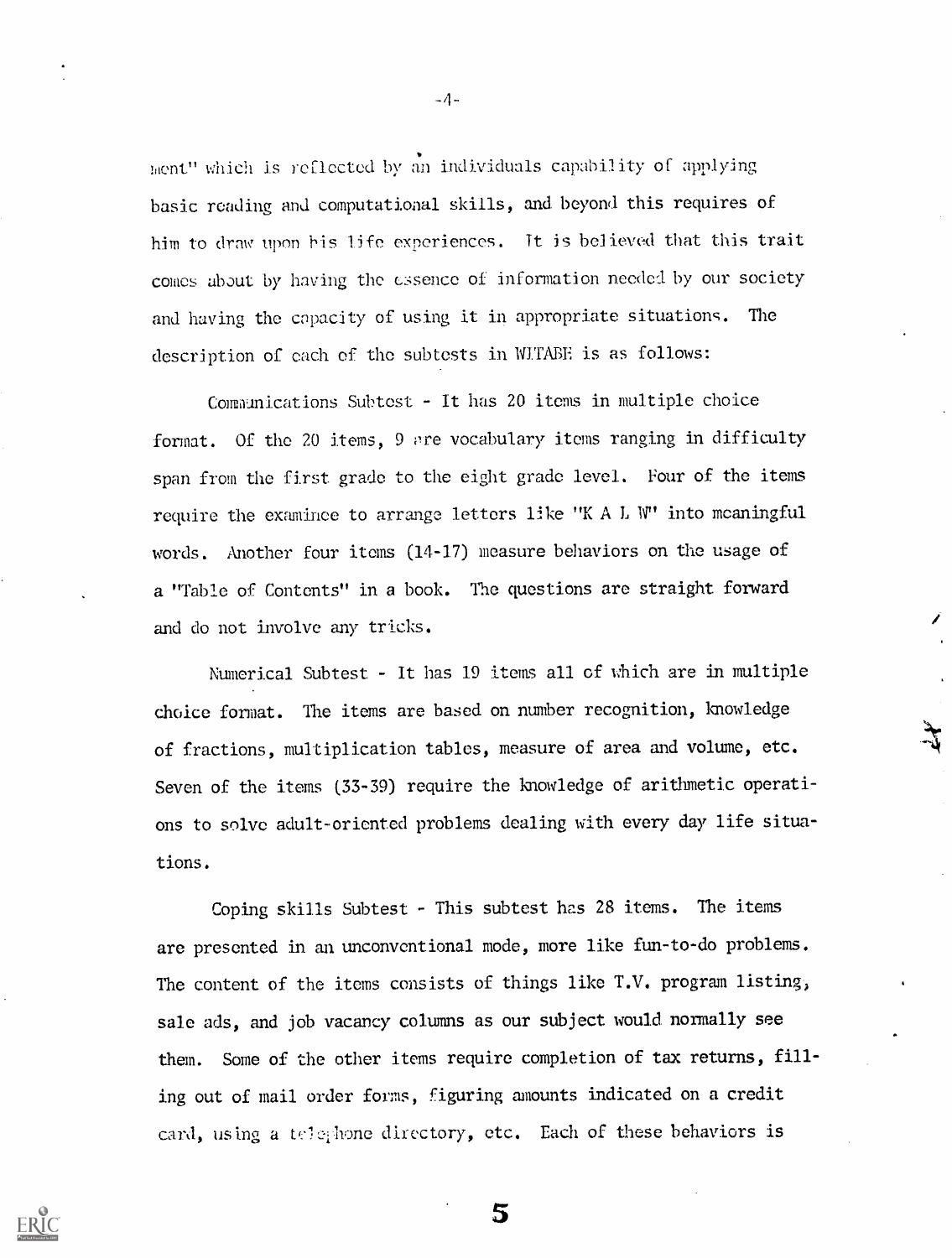tested from a lower level of sophistication through higher levels. This is done so as to minimise an examinee's frustation and embarrasment due to his inability to respond to an item, and thus sustain his interest and cooperation during etsting.

卒.

 $\label{eq:2.1} \begin{array}{ll} \mathcal{F}_{\mathcal{A}}(\mathcal{G}_{\mathcal{A}}) & \mathcal{F}_{\mathcal{A}}(\mathcal{G}_{\mathcal{A}}) & \mathcal{F}_{\mathcal{A}}(\mathcal{G}_{\mathcal{A}}) \\ \mathcal{F}_{\mathcal{A}}(\mathcal{G}_{\mathcal{A}}) & \mathcal{F}_{\mathcal{A}}(\mathcal{G}_{\mathcal{A}}) & \mathcal{F}_{\mathcal{A}}(\mathcal{G}_{\mathcal{A}}) \\ \end{array}$ 

医血管胃炎 医盐酸盐医盐酸盐酸盐医盐

 $\frac{1}{2}$ 

#### Psychometric Properties

Validity - The content validity of the items was examined by two experts in the ABE field especially with regard to conformity with fhe objectives of the Rural Family Development Program (1970). To study the disreminability of the subtests at various grade levels, the experimental version (items #26 and #27 excluded) of W1TABE was administered to students of a rural high school in Wisconsin. The means and standard deviations of the three subtests for grades VII, VIII and IX were as follows:

> Table 1 about here

The final version of WITABE was administered to the subjects in the control and the treatment groups of the RFD program after the subjects in the treatment group were exposed to full extent of the program. After about eight weeks of the administration of WITABE, all the subjects were asked on a criterion instrument to express the amount of change that they think occured due to exposure of the treatment. Interviewers were used for administering this instrument. The correlation of each subtest with the score on the criterion instrument were as follows:

6

 $-5-$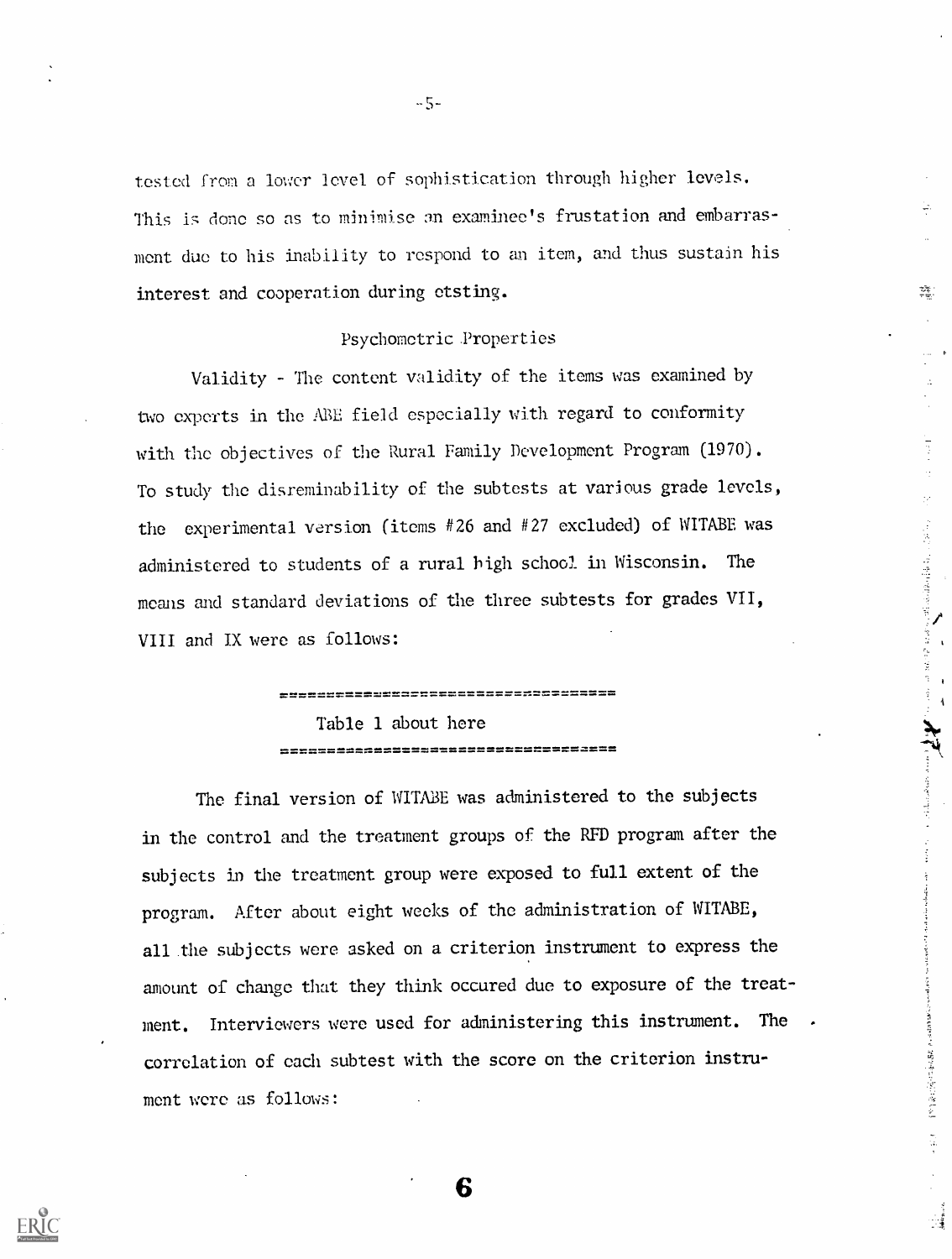## secondrections! Table 2 <u> nessannas evenensus symbence</u>

Reliability - Hoyt reliability coefficient of the various subtests and of the total test was estimated by administering the experimental version of WITABE to 37 subjects (22 being the students enrolled in adult basic education classes,l5 being the menbcrs of the Headstart parent group in rural Wisconsin). The final version of WITABE has

items #26 and #27 in the coping skills subtest which were not included in the trial instruwent. The Hoyt realiability indices and the testing time were found as follows:

elf:t

#### ------------------------------

#### Table 3

Test Administration - The test has been designed to be easily administered. In particular, it is designed so that para-professionals administering the test would face no problems. Further WITABE is a power test. The indicated time limits on the test booklet are for guidance only and are not meant to be adhered rigidly. The instructions are brief and are printed on the first leaf and the leaves intervening subtests.

Scoring - The test booklet is designed to be hand scored. A standardised scoring key for each item has been provided.

Norms - Since WITABE has been developed basically for an applied research project, the efforts in developing WITABE uere by necessity quality assurance in nature for a particular level of coping skills. Although it has become customary to talk of standardised achievement

**ש** 

 $-(5-$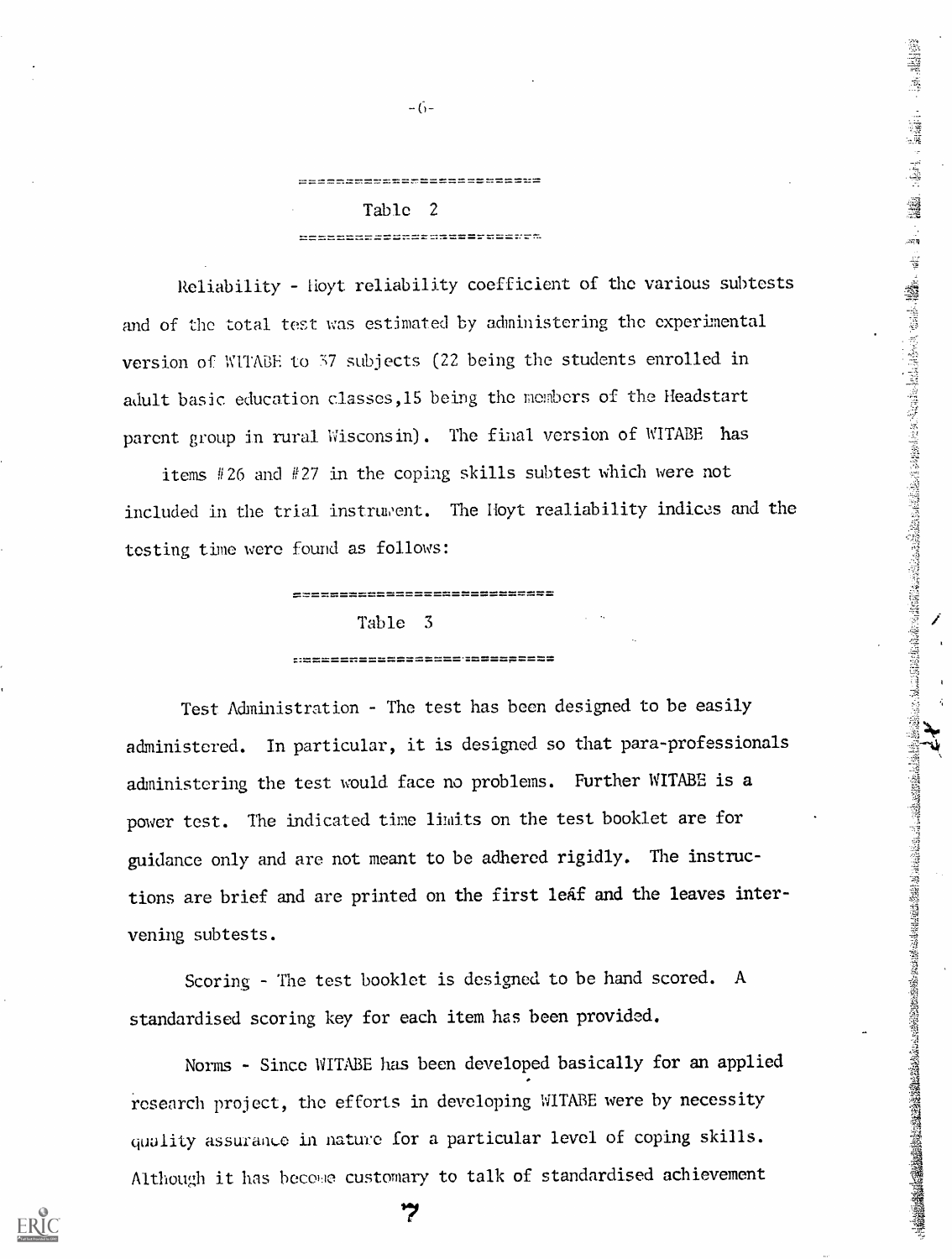tests in terms of grade equivalency norms, it seems that grade equivalency means little for programs devoted to more general coping skills.

Í

 $\frac{1}{4}$ 

8

**ERIC**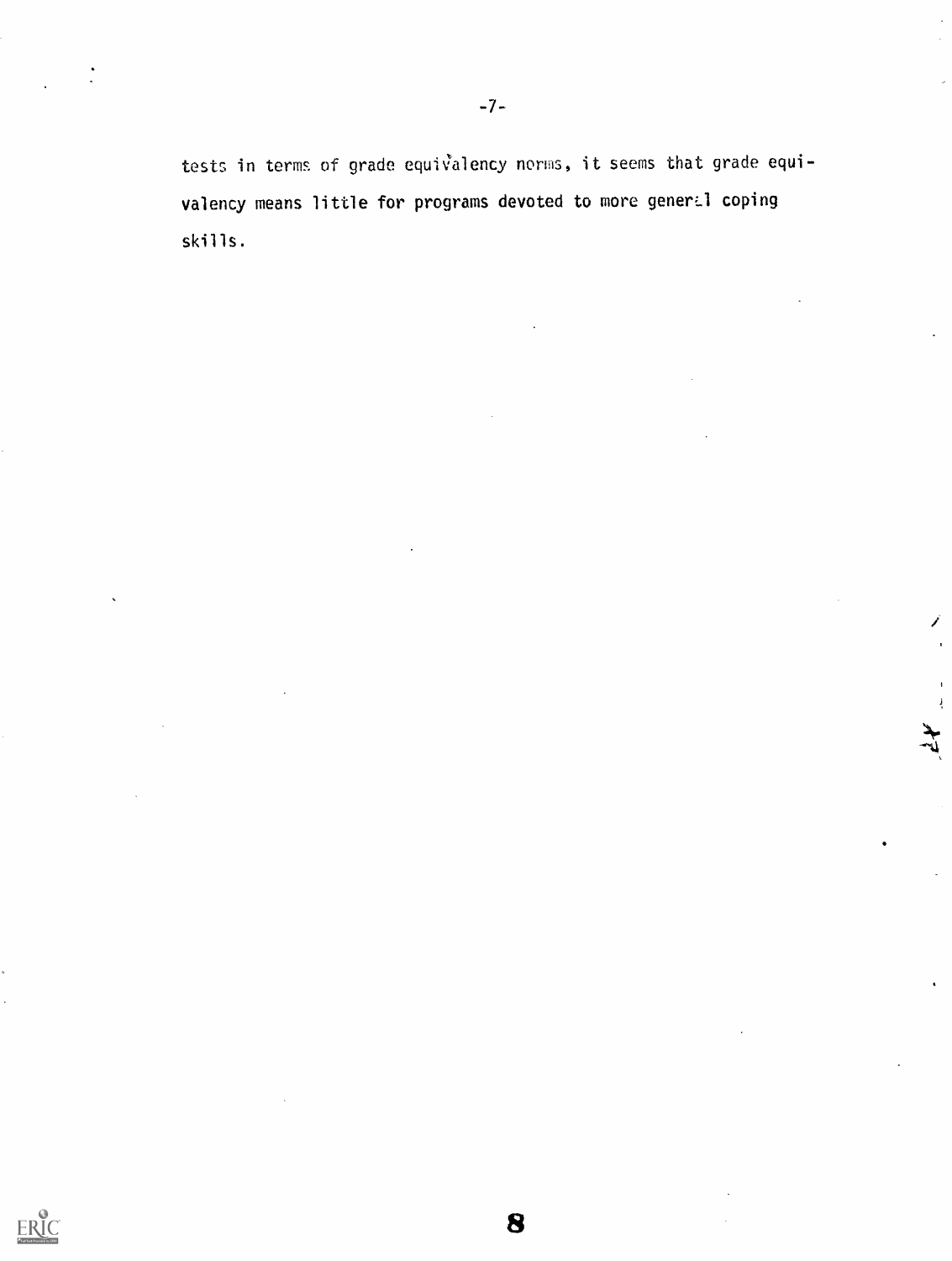## TABLE 1

### Means and Variances of the Subtosts for Grades VII, VIII, IX

| Grade | N Subtest 1           |     | Subtest 2 Subtest 3                 |  |  |     |  |
|-------|-----------------------|-----|-------------------------------------|--|--|-----|--|
|       | Mean                  | _sd | Mean sd Mean                        |  |  | -sd |  |
| VI1   | $22 \t 13.77 \t 2.10$ |     | $10.05$ $2.38$ $15.32$ $3.17$       |  |  |     |  |
| VIII  |                       |     | 55 15.53 2.38 13.28 2.82 17.55 4.29 |  |  |     |  |
| IX    |                       |     | 25 17.44 2.71 15.60 2.40 19.44 4.41 |  |  |     |  |

9

ERIC

Î  $\frac{1}{2}$ 

 $\frac{1}{2}$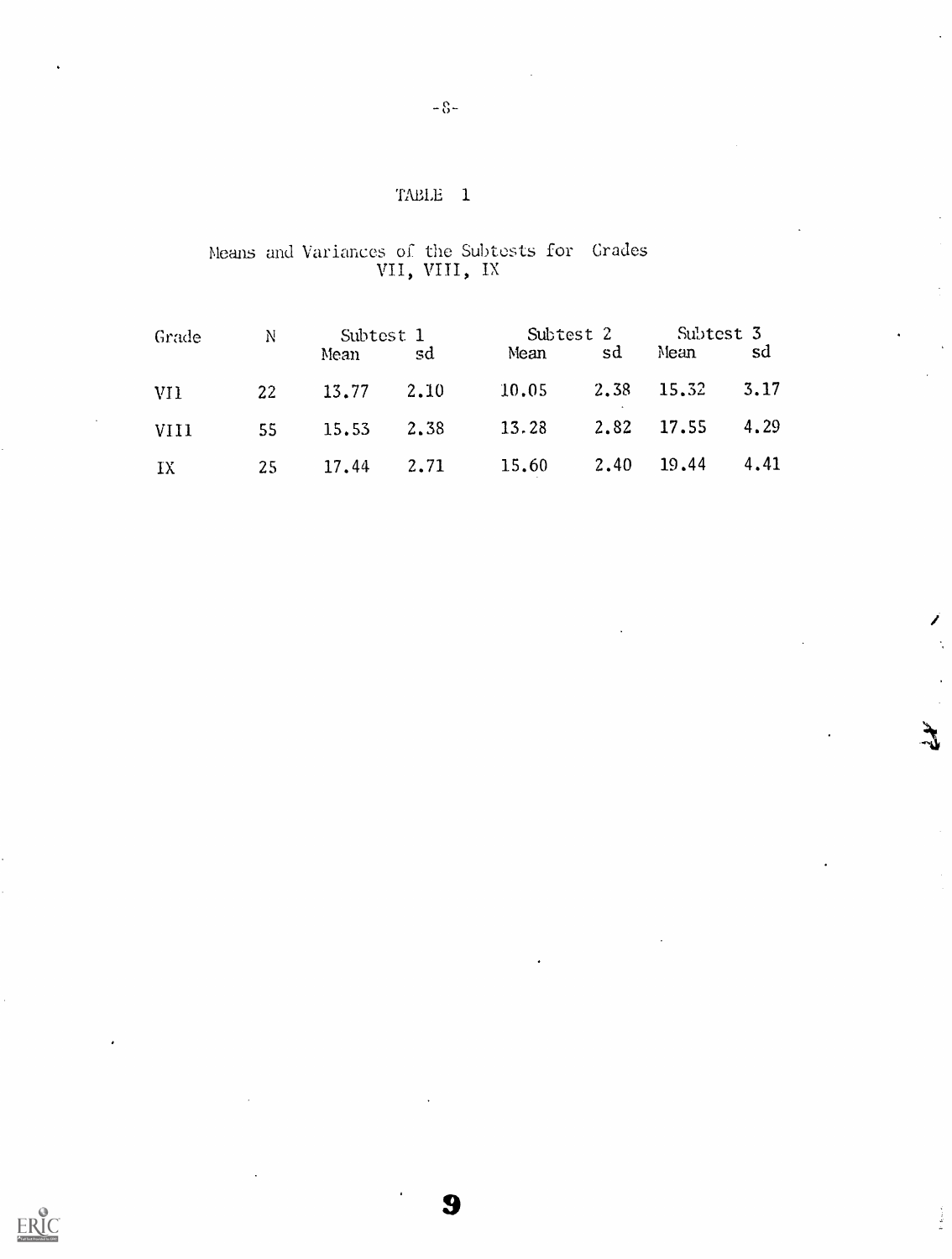# TABLE 2

# Correlations of Subtests with the Criterion

Í

ىلىد<br>ئار

| Subtest       | Correlation       |  |
|---------------|-------------------|--|
| Communication | 0.51              |  |
| Computation   | 0.59              |  |
| Coping skills | $\bullet$<br>0.65 |  |

 $-9-$ 

ERIC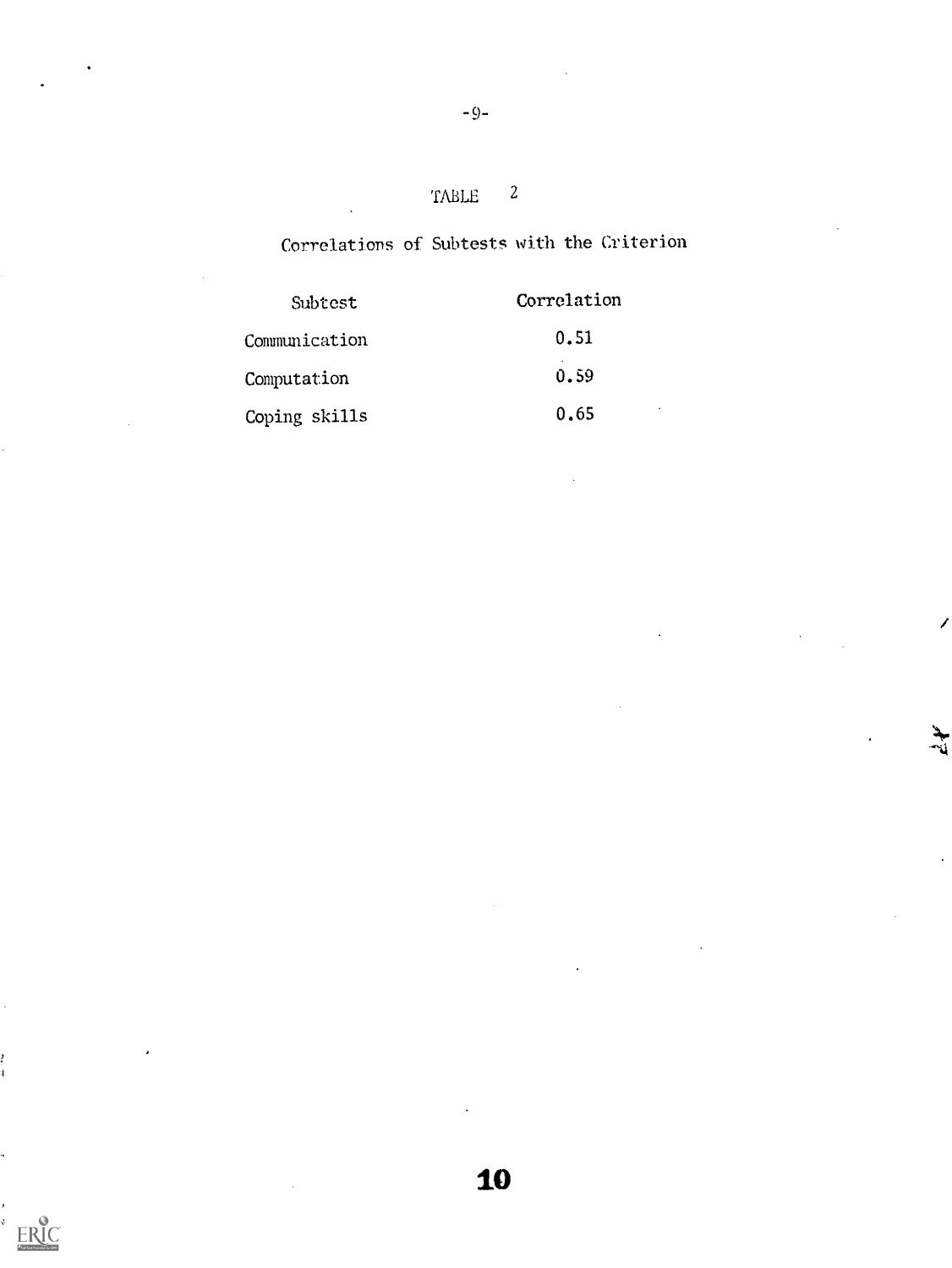## $-1(i-$

## TABLE 3

### Hoyt Reliability Coefficients and Testing Time for the Subtests

| Subtest       | No. of Items | Testing Time              | Hoyt Reliability |  |
|---------------|--------------|---------------------------|------------------|--|
| Communication | 20           | 15 minutes                | 0.90             |  |
| Computation   | 19           | 30 minutes                | 0,88             |  |
| Coping skills | 28           | 45 minutes                | 0.90             |  |
| Total Test    | 67           | $1 \text{ hr.}$ , 30 mts. | 0.96             |  |